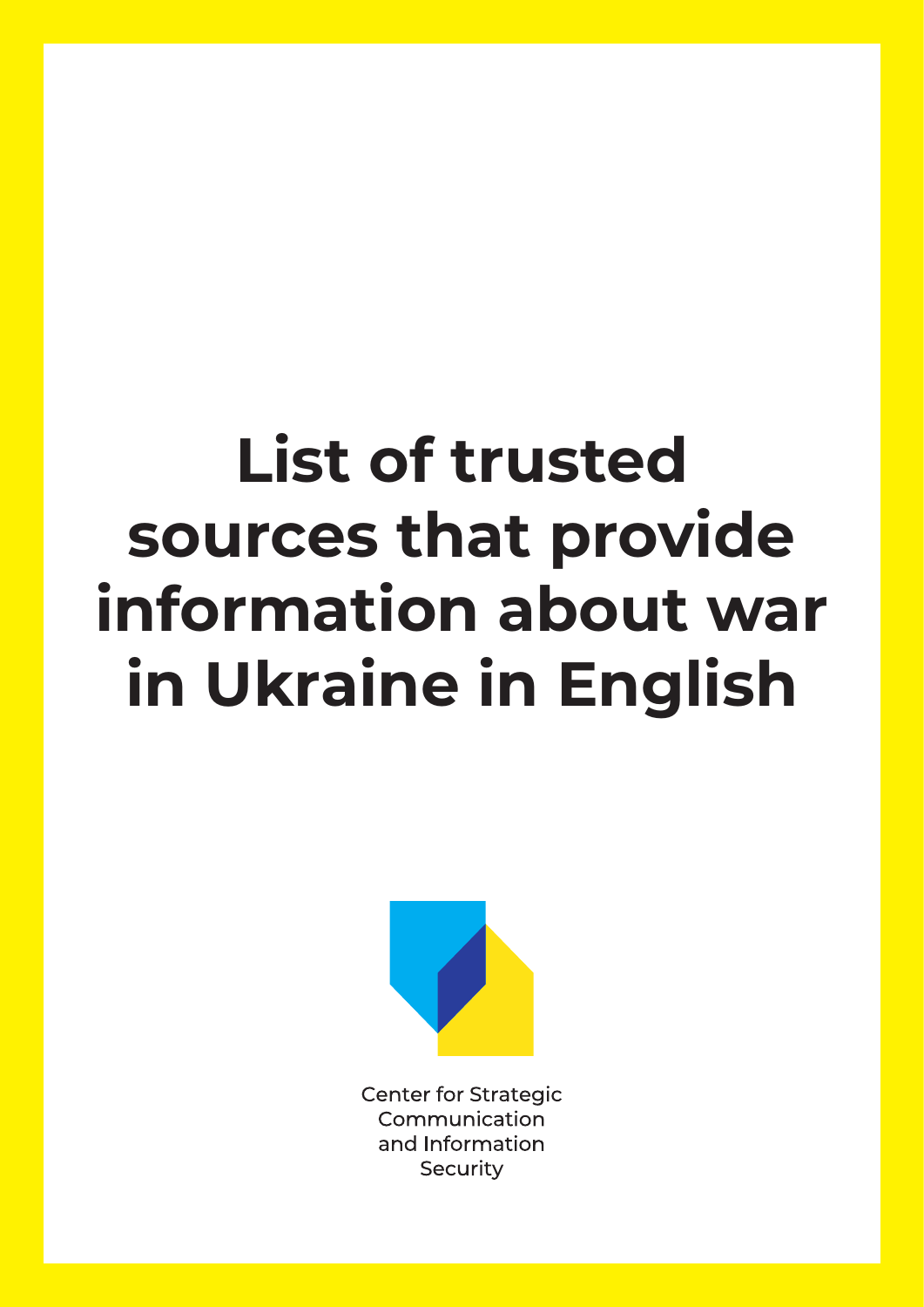## MEDIA AND JOURNALISTS

news



## **News websites**

**European Pravda** https://www.eurointegration.com.ua/eng/ **Ukrainska Pravda** https://www.pravda.com.ua/eng/ **NV.UA** https://english.nv.ua/ **Euromaidan Press** https://euromaidanpress.com **The Kyiv Independent** https://kyivindependent.com/ **Ukrinform** https://www.ukrinform.net **UkraineWorld** https://ukraineworld.org/ **Liga.net** https://news.liga.net/politics/chronicle/russian-invasion-

**Lb.ua** https://en.lb.ua/ **Interfax** https://en.interfax.com.ua/ **UA TV** https://uatv.ua/en/ **StopFake** https://www.stopfake.org **UCMC** https://uacrisis.org/en/news **Texty.org.ua** https://texty.org.ua/tag/eng/ **Rubryka** https://rubryka.com/en/ **Kyiv Post** https://www.kyivpost.com/ **LiveUaMap** liveuamap.com



## **Twitter**

**The Kyiv Independent** https://twitter.com/KyivIndependent **UkraineWorld** https://twitter.com/ukraine\_world **NV.ua** https://twitter.com/NewVoiceUkraine **Euromaidan Press** https://twitter.com/EuromaidanPress **Inform Napalm** https://twitter.com/InformNapalm **UCMC** https://twitter.com/uacrisis **Ukrinform** https://twitter.com/Ukrinform\_News **Rubryka** https://twitter.com/RubrykaEng **Kyiv Post** https://twitter.com/KyivPost **LiveUaMap** twitter.com/liveuamap

in-ukraine-tanks-and-rocket-attacks-on-cities-breaking-

## **List of personal twitter accounts**

(will be updated, submit proposals to

**euromaidanpress@gmail.com**)

**https://twitter.com/i/lists/1498590285793746944**

**Facebook**

**UA TV** https://www.facebook.com/UATVEN **The Kyiv Independent** https://www.facebook.com/kyivindependent **Euromaidan Press** https://www.facebook.com/euromaidanpress.en **UkraineWorld** https://www.facebook.com/ukraineworld.org **Kyiv Post** https://www.facebook.com/KyivPost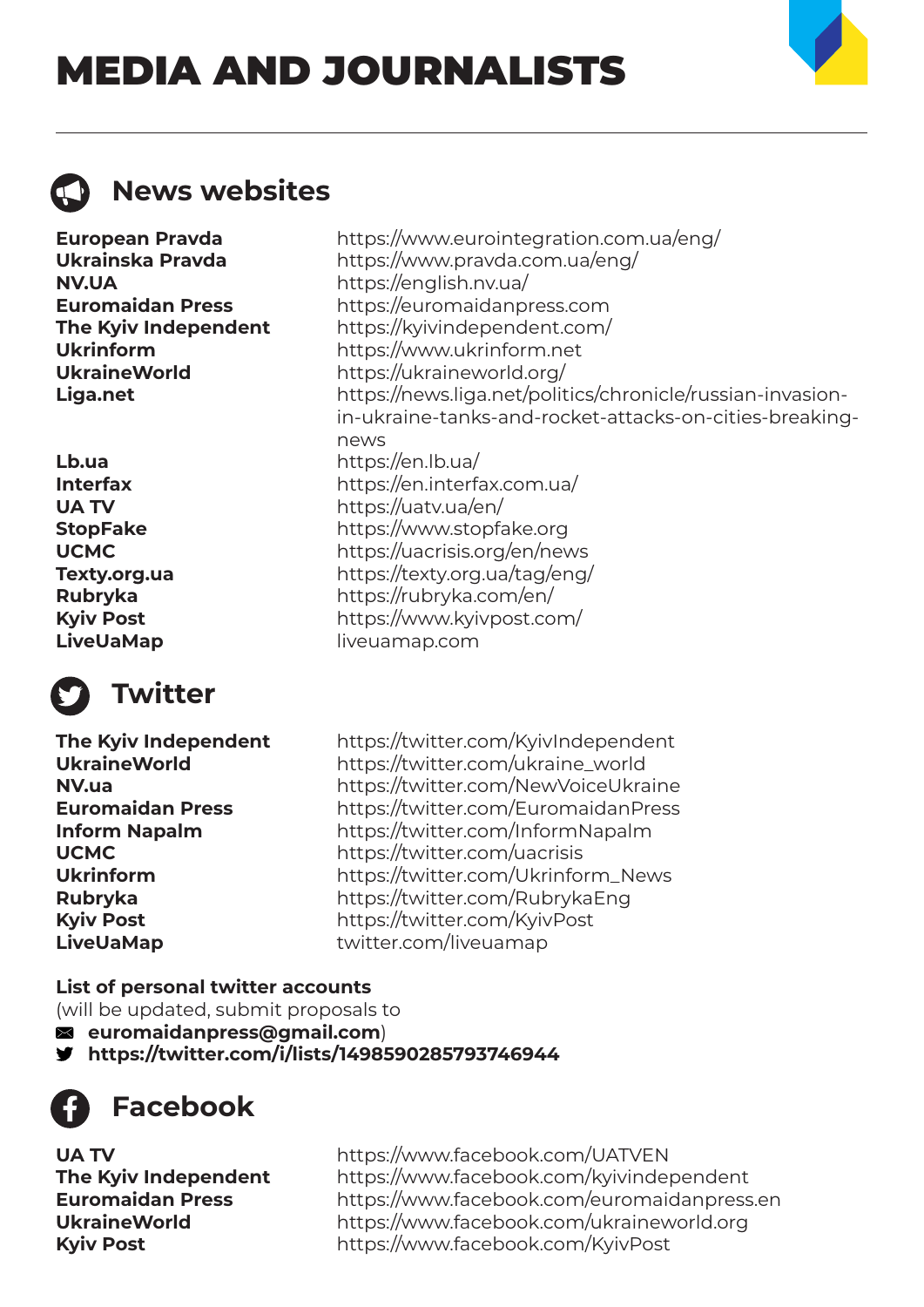## GOVERNMENT SOURCES





## **Office of the President of Ukraine**

https://www.president.gov.ua/en/news/administration

- https://twitter.com/APUkraine (offers automatic translation into English)
- https://www.facebook.com/president.gov.ua (offers automatic translation into English)



## **President of Ukraine**

- **n** https://www.facebook.com/zelenskiy.official (offers automatic translation into English)
- https://twitter.com/ZelenskyyUa (offers automatic translation into English)



## **MFA**

https://mfa.gov.ua/en/timeline?&type=posts

**O** https://www.facebook.com/UkraineMFA

https://twitter.com/MFA\_Ukraine



#### **Dmytro Kuleba, Minister of Foreign Affairs** https://twitter.com/DmytroKuleba

https://www.facebook.com/dmytro.kuleba



## **Oleksiy Reznikov, Minister of Defence**

**O** https://www.facebook.com/reznikovoleksii (offers automatic translation into English)



## **Center for Strategic Communications**

- **th** https://spravdi.gov.ua/en/
- https://twitter.com/stratcomcentre
- https://www.facebook.com/StratcomCentreUA
- https://t.me/s/spravdi



## **Armed Forces of Ukraine**

- https://www.facebook.com/GeneralStaff.ua (offers automatic translation into English)
- https://mobile.twitter.com/GeneralStaffUA v (offers automatic translation into English)



**O** https://www.facebook.com/UkrainianLandForces (offers automatic translation into English)

#### **Naval Forces of the Armed Forces of Ukraine**

 https://www.facebook.com/navy.mil.gov.ua (offers automatic translation into English)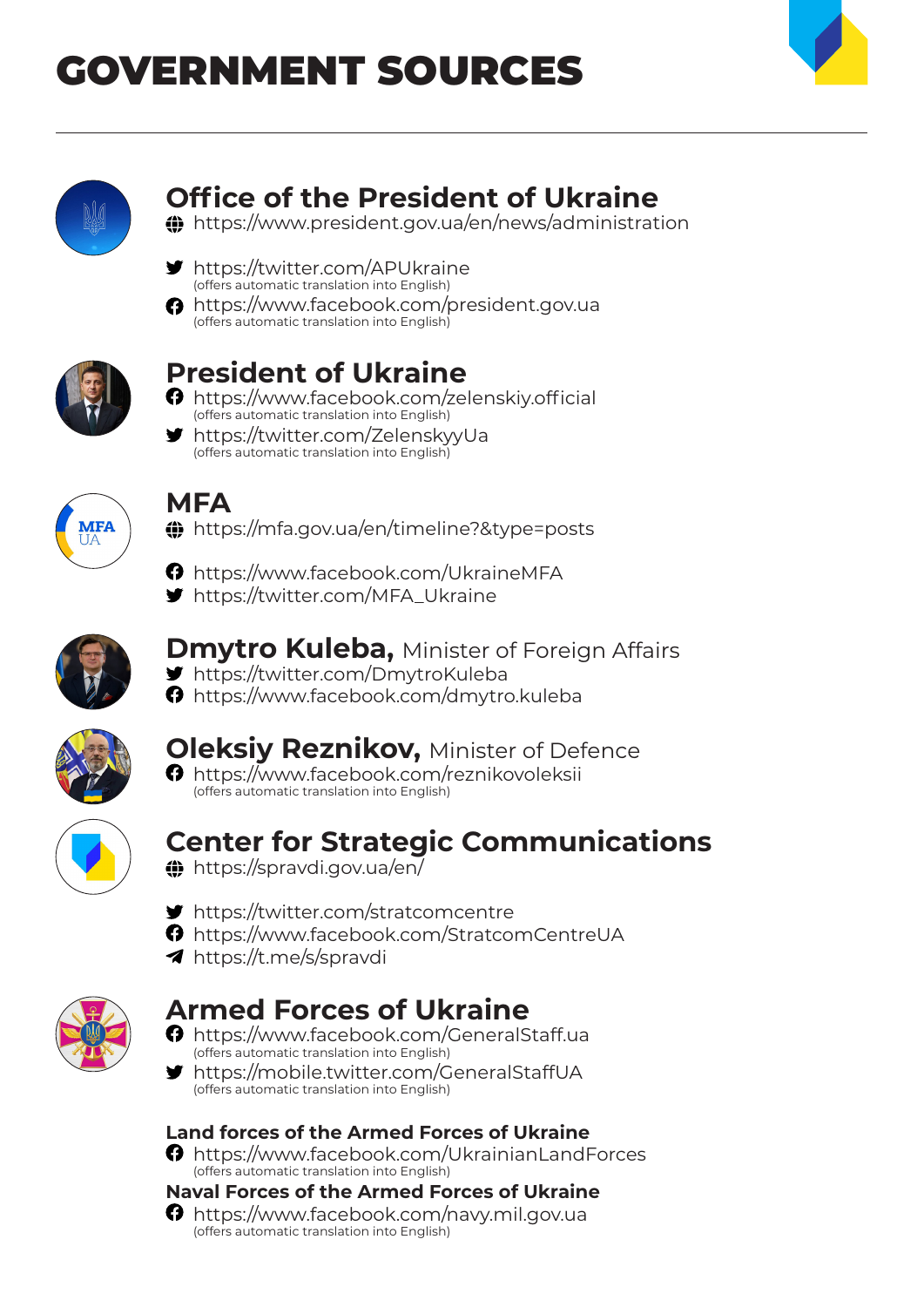## GOVERNMENT SOURCES



#### **Territorial Defence of the Armed Forces**

 https://www.facebook.com/TerritorialDefenseForces (offers automatic translation into English)

#### **The National Guard of Ukraine**

**O** https://www.facebook.com/NGUmainpage (offers automatic translation into English)

#### **Joint Forces Operation**

**O** https://www.facebook.com/pressifo.news (offers automatic translation into English)



## **Cabinet of Ministers of Ukraine**

 *Site — DOWN* https://uk-ua.facebook.com/KabminUA



## **Ministry of Internal Affairs**

https://mvs.gov.ua/en/press-center/news

- **n** https://www.facebook.com/mvs.gov.ua (offers automatic translation into English)
- https://twitter.com/mvs\_ua (offers automatic translation into English)



## **Ministry of Defense of Ukraine**

- https://www.mil.gov.ua/en/
- https://twitter.com/defenceu/



## **National Police of Ukraine**

https://mvs.gov.ua/en/press-center/news

 https://www.facebook.com/mvs.gov.ua (offers automatic translation into English)

 https://twitter.com/mvs\_ua (offers automatic translation into English)



### **State service of emergency situations**



**f** https://www.facebook.com/MNS.GOV.UA (offers automatic translation into English)



## **State border patrol service of Ukraine**

https://dpsu.gov.ua/en/

**O** https://www.facebook.com/DPSUkraine (offers automatic translation into English)